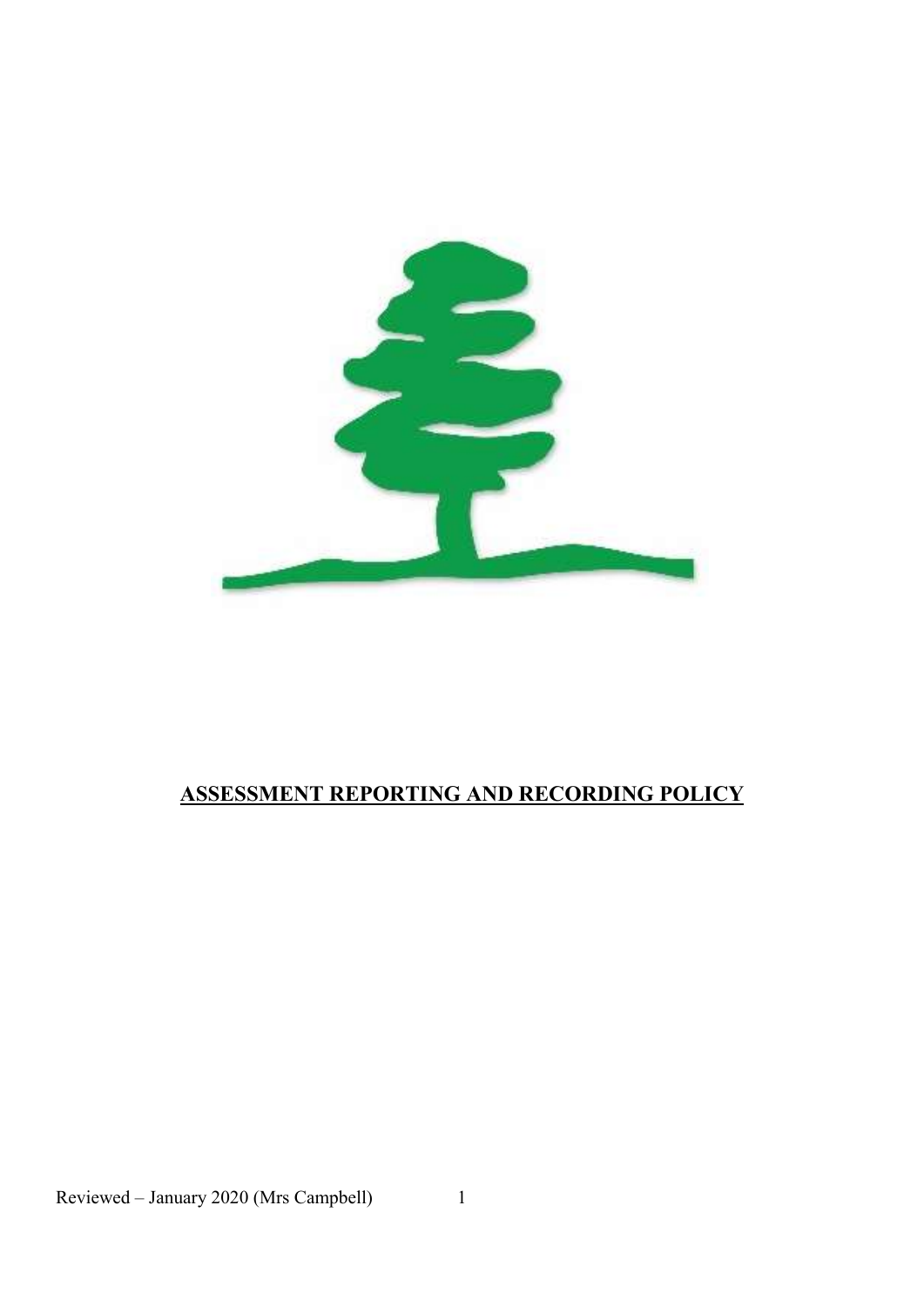# ASSESSMENT REPORTING AND RECORDING POLICY

# Introduction

Assessment is the process of forming judgements based upon information. Assessment in primary schools is used to both inform teachers about how to plan future learning (Assessment for Learning / Formative assessment) and to make a summative judgement of a child's attainment. It is carried out for: the learner, the learner's parents, the teacher, headteacher, governors or inspectors.

# 1. Purposes

# At school we assess pupils' work in order to:

- a) Plan and manage the learning experiences of the child.
- b) Measure pupil attainment and progress
- c) Identify difficulties which are impeding learning.
- d) Identify the stage in the year group curriculum that the child has reached.

# 2. Children should have an assessment process which:

- a) Provides reliable and credible information to support their progression in learning
- b) Accurately identifies and tracks their progress and identifies underachievement

c) Is motivating and actively involves pupils in review, target setting and self-evaluation against the learning objectives for lessons.

d) Provides opportunities for peer-assessment.

# 3. Teachers should have assessment and recording procedures which:

- a) Support quality teaching and learning by tracking progress and identifying underachievement.
- b) Are manageable, sustainable, consistent across school, useful and meet statutory requirements
- c) Expect only one point of data entry per judgement.

# 4. Parents should have an assessment and reporting practice which:

- a) Celebrates children's success/progress and involves them in helping their child to meet learning targets.
- b) Provides them with opportunities to review and discuss their child's achievements and identifies weakness and how they will be addressed.
- c) Ensures that information about their child is detailed, specific and easy to understand.
- d) Gives a clear indication of the effort their child makes with their work.
- e) Indicates how the child is performing against National Standard (National Curriculum 2014).

# 5. Planning

- Planning is the key to effective assessment and both are crucial to quality learning. Learning intentions and assessment objectives are identical and assessment should always inform planning.
- We share the learning objectives of a lesson with the children at the beginning of each lesson. These are recorded as LO in the children's books.
- Expected outcomes from each lesson are shared with children. The children will know what "success" looks like. This will allow regular pupil self-assessment and peer assessment and encourage a greater level of pupil engagement with their learning.

#### 6. Record Keeping

 Records of pupil attainment are kept on the 'Angela Kirk' data spreadsheet. Teachers enter this data relating to Reading, Writing and Maths 3 times per year. From this, teachers get information about attainment and progress of individual children, cohorts and specific groups. Progress in science and RE is also recorded 3 times a year on the subject trackers.

Reviewed – January 2020 (Mrs Campbell) 2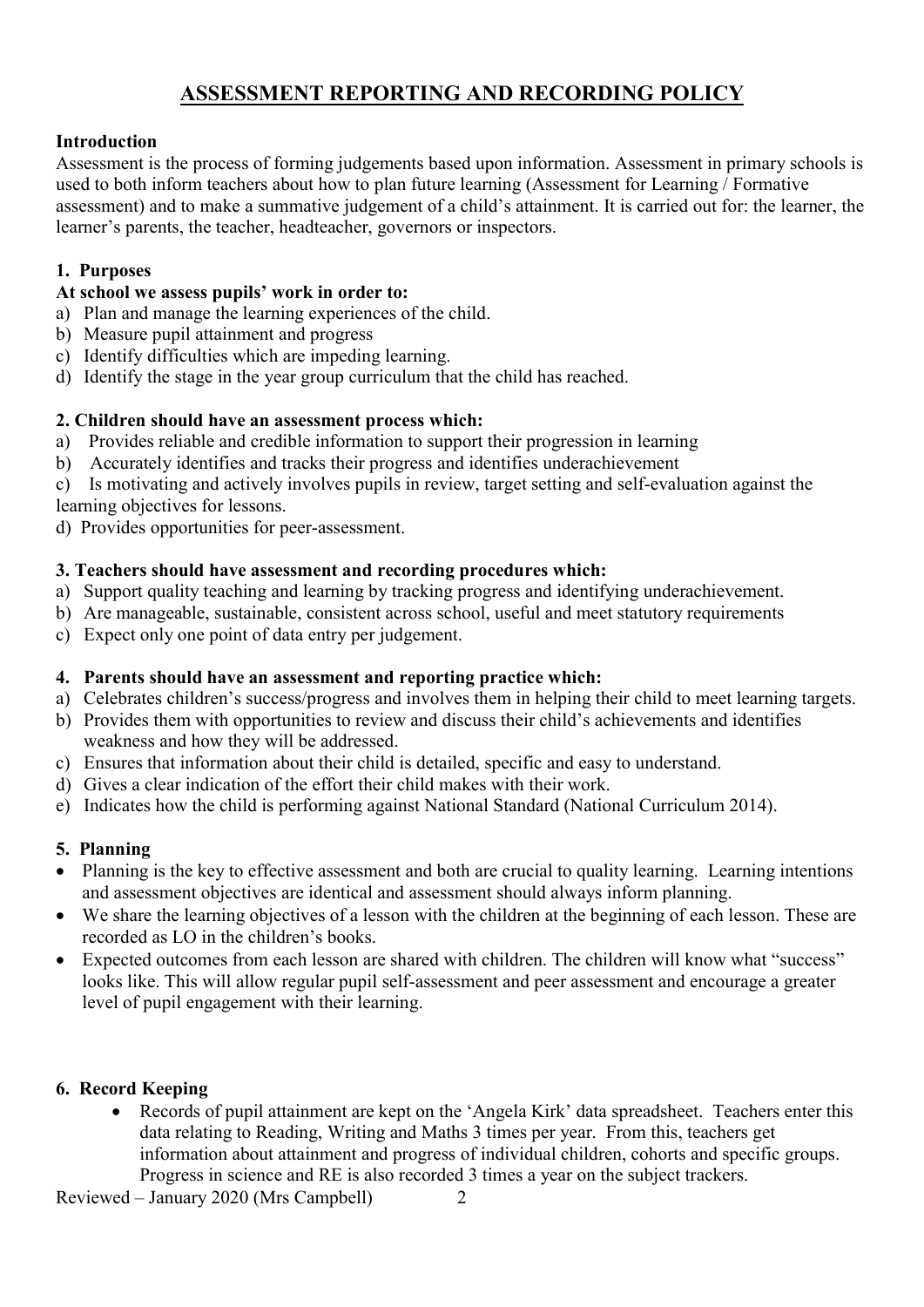- A copy of the pupils' annual report to parents is kept in a green folder and passed onwards through each school year. (See policy Section 8)
- Copies of SEND Small Steps for Learning are produced termly and given to the SENCO at the end of the year. They are reviewed by the SENCO to ensure smart and measurable targets are set by the class teacher.

# 7. Moderation

- School has whole school or key stage meetings to moderate children's assessments against the National Curriculum (2014) expectations of each year group. This ensures a greater consistency of assessment between teachers and across subjects.
- SLT and Middle Managers also conduct scrutiny and moderation of teachers' assessments.
- Moderation will also involve pupil interview and scrutiny of teacher planning.
- Pupil progress meetings between senior staff and class teachers are conducted termly.
- Moderation takes place between the local area of schools

# 6. Reporting to Parents

- The annual pupil written report is a vital link with parents.
- The report has a positive effect on pupils' attitudes, motivation and self-esteem.
- The report contains information about pupils' attitudes, effort and dispositions towards school and work. A small section of the report invites a parental response.
- Parents receive a written 'next steps' required that teachers produce at each Parent's Evening.
- The end of year report will give a summary of the child's attendance and any associated social or behavioural issues and any reports from peripatetic, specialist or support teachers are included.
- SATs results are also given to parents (on a separate document) at the end of year, as soon as they are received back in school.

# 7. Responsibilities

# Assessment Co-ordinator

- a) Supports and leads the development and planning of Assessment Reporting and Recording.
- b) Completes an analysis of external data (ASP, IDSR, Perspective Lite) and reports to SLT and Head Teacher, and Governors.
- c) Complete Angela Kirk's proforma HS10 summarises key information from all main data sources

# Class Teachers

a) Undertake ongoing teacher assessments in reading, writing, maths, science and RE during the course of units of work and record judgements

b) Monitor pupil progress for both termly Teacher / Headteacher Pupil Interviews and Performance Management discussions.

- c) Complete an annual report to parents using the most current report format.
- d) Meet with parents each term at Parent's Evenings.

#### 8. Individual Information (Pupil Green Folder)

This folder contains the following….

- 1) Copy of annual Teacher Reports to parents
- 2) KSI SATs Results
- 3) Important letters / correspondence from school to parent or parent to school.

# 9. Formative Assessment / Marking

Reviewed – January 2020 (Mrs Campbell) 3